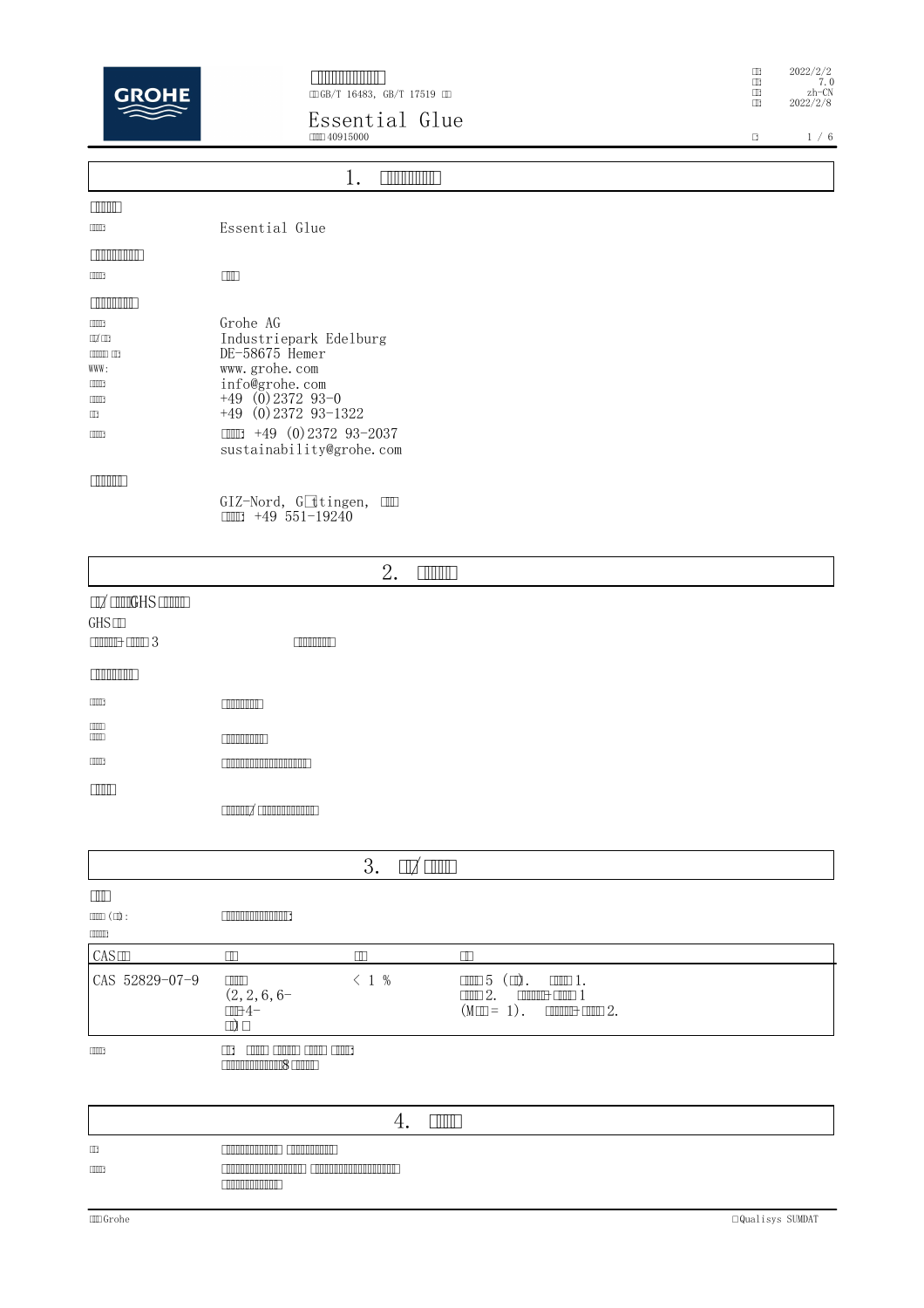| <b>GROHE</b>                                                           | <b>FINITIAL AND IN</b><br>ⅢGB/T 16483, GB/T 17519 Ⅲ<br>Essential Glue<br><b>COLO 40915000</b>                                                                                                                                                                                 | $\Box$<br>$\Box$<br>$\Box$<br>$\Box$<br>$\Box$ | 2022/2/2<br>7.0<br>$zh$ -CN<br>2022/2/8<br>$2\,$ / $\,$ 6 $\,$ |
|------------------------------------------------------------------------|-------------------------------------------------------------------------------------------------------------------------------------------------------------------------------------------------------------------------------------------------------------------------------|------------------------------------------------|----------------------------------------------------------------|
| $\Box$<br>$\hfill \Box$<br><b>THE REAL PROPERTY</b><br><b>CONTRACT</b> | 1015<br><u> Elizabeth Maria (1989)</u><br><b>THE COMMUNIST</b><br><b>COMMON COMMON</b><br><b>TIME THE</b>                                                                                                                                                                     |                                                |                                                                |
|                                                                        | $\Box$                                                                                                                                                                                                                                                                        |                                                |                                                                |
|                                                                        | 5.<br><b>THILL</b>                                                                                                                                                                                                                                                            |                                                |                                                                |
| $\Box$<br>an an<br><b>CONTINUES</b><br><b>COMMUNISTIC</b>              | <u>anno ann annon anno </u><br><b>TITULE</b>                                                                                                                                                                                                                                  |                                                |                                                                |
| <u> ENNIN MINIMINI I</u><br><b>CONDOCORDONES</b>                       | <b>COMMON CONTRACT</b><br>$\boxed{\text{minmin}} \ \text{min}(N0x) \ \Box \ \text{minmin}$                                                                                                                                                                                    |                                                |                                                                |
| $\Box\Box\Box$                                                         | <u> Experimental proportion de la proportion de la proportion de la proportion de la proportion de la proportion de la proportion de la proportion de la proportion de la proportion de la proportion de la proportion de la pro</u><br><b>The Community of the Community</b> |                                                |                                                                |
|                                                                        | 6.<br><b>THULLE</b>                                                                                                                                                                                                                                                           |                                                |                                                                |
|                                                                        | <b>COMMUNIST COMMUNIST</b><br><b>CONTRACTOR</b>                                                                                                                                                                                                                               |                                                |                                                                |
| <b>THEFT</b>                                                           | <b>COMMON DISPONSITION</b><br><b>COMMON DISPUTE</b>                                                                                                                                                                                                                           |                                                |                                                                |
|                                                                        | <b>CONTINUES CONTINUES CONTINUES</b>                                                                                                                                                                                                                                          |                                                |                                                                |
| <b>CONTINUOSITIO</b>                                                   | $\text{max}/\text{min}$                                                                                                                                                                                                                                                       |                                                |                                                                |
|                                                                        | 7.<br><b>THEFT</b>                                                                                                                                                                                                                                                            |                                                |                                                                |
| <b>CONTRACT</b>                                                        |                                                                                                                                                                                                                                                                               |                                                |                                                                |
| <b>CONTINUES</b>                                                       | <b>CONTINUOS CONTINUOS CONTINUOS CONTINUOS CON DE CONTINUOS EN 1989</b><br><b>COMMON DIRECT</b>                                                                                                                                                                               |                                                |                                                                |
| $\hfill\Box$                                                           |                                                                                                                                                                                                                                                                               |                                                |                                                                |
| <b>CONTINUES</b>                                                       | <b>TITLE:</b><br>$\begin{array}{l} \square \square 2 5 \end{array}$<br>$\Box$<br>5 <sup>5</sup><br><b>COOL COORDINATION</b><br><b>CONTINUES IN A SERVICE OF STATE</b><br><b>THE REAL PROPERTY</b>                                                                             |                                                |                                                                |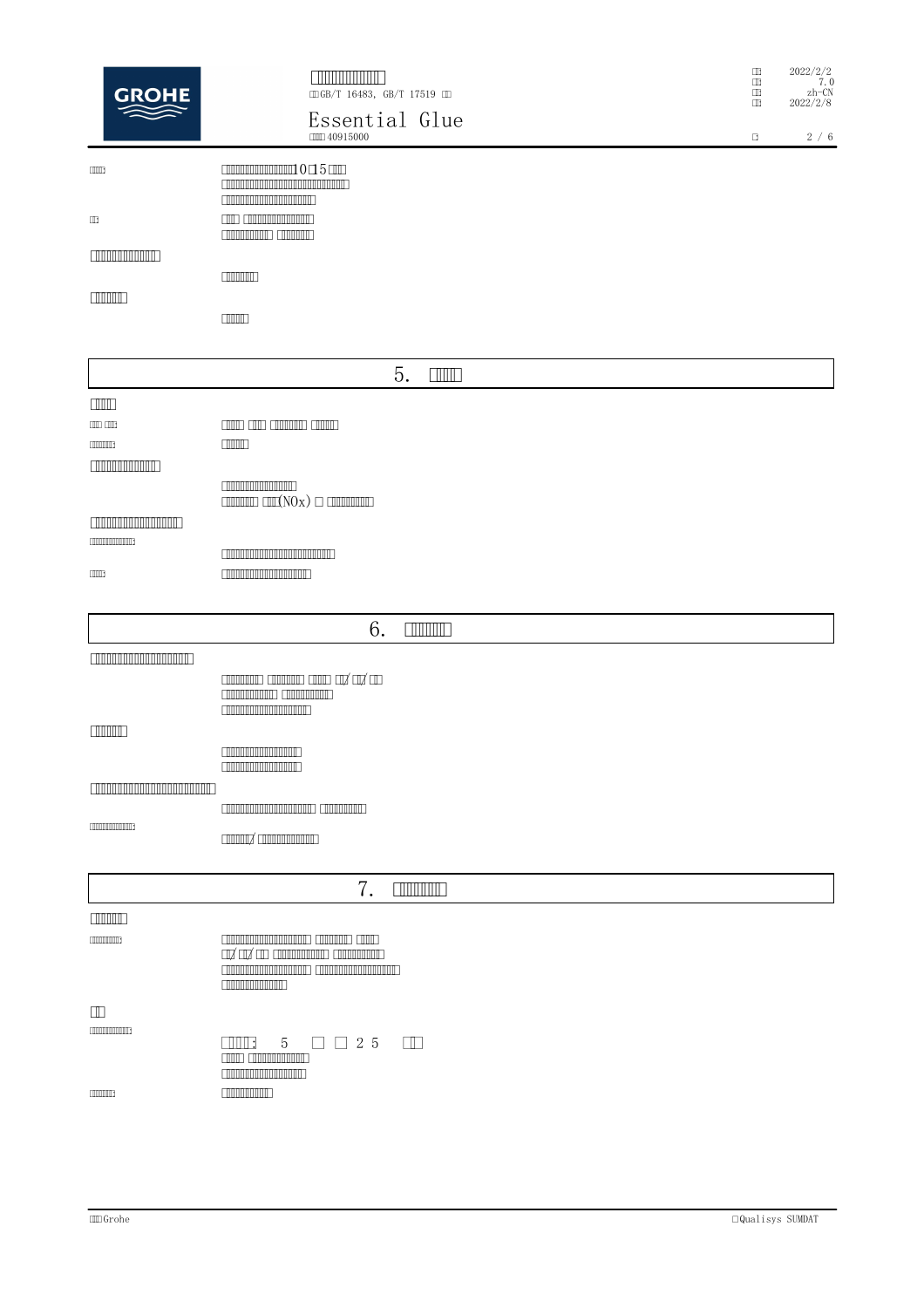

GB/T 16483, GB/T 17519 C

**Essential Glue** 40915000

 $\begin{tabular}{ll} $\hspace{2mm} \text{\small III} & 2022/2/2$\\[-0.2cm] $\hspace{2mm} \text{\small III}$ & 7.0 \\[-0.2cm] $\hspace{2mm} \text{\small II}$ & 2022/2/8$ \end{tabular}$ 

 $\begin{array}{c|c|c|c} \hline 3 & / & 6 \\ \hline \end{array}$ 

| 8.                                                                                                                                                                                                                                                     |                                                                                                                                                                                                                                                                                                                                                                                                 |                                                     |                                           |                                                                                          |
|--------------------------------------------------------------------------------------------------------------------------------------------------------------------------------------------------------------------------------------------------------|-------------------------------------------------------------------------------------------------------------------------------------------------------------------------------------------------------------------------------------------------------------------------------------------------------------------------------------------------------------------------------------------------|-----------------------------------------------------|-------------------------------------------|------------------------------------------------------------------------------------------|
| <b>FTIME</b><br><b>CONTINUES</b>                                                                                                                                                                                                                       |                                                                                                                                                                                                                                                                                                                                                                                                 |                                                     |                                           |                                                                                          |
| CAS                                                                                                                                                                                                                                                    | $\Box$                                                                                                                                                                                                                                                                                                                                                                                          | $\Box$                                              | $\Box$                                    |                                                                                          |
| 13463-67-7<br>1344-28-1                                                                                                                                                                                                                                | mm<br>ПM                                                                                                                                                                                                                                                                                                                                                                                        | m<br>$\Box$<br>m<br>$\Box$                          | $8 \text{ mg/m}^3$<br>4 mg/m <sup>3</sup> | $(\Box \Box \Box \Box \Box \Box \Box \Box$<br>$(\Box \Box \Box \Box \Box \Box \Box \Box$ |
| <b>THE REAL</b>                                                                                                                                                                                                                                        | <b>Commonnements</b> Common<br>T                                                                                                                                                                                                                                                                                                                                                                |                                                     |                                           |                                                                                          |
| <b>TIMMIN</b><br><b>CONTINUES AND STATE</b>                                                                                                                                                                                                            |                                                                                                                                                                                                                                                                                                                                                                                                 |                                                     |                                           |                                                                                          |
| <b>COOPER</b>                                                                                                                                                                                                                                          | <u>e anno anno anno anno anno 1</u><br>$\Box P \Box P \Box P$<br><u>noonaanaanaanaanaanaanaa</u> / caa/ caa/                                                                                                                                                                                                                                                                                    |                                                     |                                           |                                                                                          |
| $\Box$                                                                                                                                                                                                                                                 | $\Box$ (GB 28881-2012) $\Box$<br>$\begin{array}{ccc}\n\text{min} & \text{min} - \text{min} >= &1 \text{ min}\n\end{array}$<br><b>TTTT</b><br>$\text{dim}(\text{dim} x: > 60 \text{ min})$<br>$\text{min}(\text{min})$ : > 480 min<br><u> Ennancia de la componentación de la componentación de la componentación de la componentación de la componentación de la componentación de la compo</u> |                                                     |                                           |                                                                                          |
| $\Box$                                                                                                                                                                                                                                                 | <b>CGB</b> 14866-2006 <b>CHIMMINING</b>                                                                                                                                                                                                                                                                                                                                                         |                                                     |                                           |                                                                                          |
| <b>TIME OF</b>                                                                                                                                                                                                                                         | <b>COMMON CONTRACT</b>                                                                                                                                                                                                                                                                                                                                                                          |                                                     |                                           |                                                                                          |
| <b>CONTINUES</b><br>$\mathcal{L}$ . The same of the same of the same of the same of the same of the same of the same of the same of the same of the same of the same of the same of the same of the same of the same of the same of the same of the sa | <b>CONTROL CONTROL</b><br><u> E TIMBULATIN MATEMATIK S</u><br><b>CONTINUES AND LOCATION</b>                                                                                                                                                                                                                                                                                                     | <u>communications communications communications</u> |                                           |                                                                                          |

(GB/T 11651-2008)

 $\Box$  6. :  $\Box$   $\Box$   $\Box$   $\Box$   $\Box$   $\Box$   $\Box$ 

| 9.<br><b>THILL</b>                          |                                                                                                                                                                     |  |
|---------------------------------------------|---------------------------------------------------------------------------------------------------------------------------------------------------------------------|--|
| <b>ENTIMATION AND LONG</b>                  |                                                                                                                                                                     |  |
| $\Box$                                      | $20$ $\Box$ 101, 3 kPa $\Box$<br><b>TILL</b><br>$\Box$<br>$\Box$<br>$\mathbb{L}$ $\mathbb{L}$                                                                       |  |
| $\Box$<br>$\Box$                            | $\Box\Box$<br><b>TIME THE TIME</b>                                                                                                                                  |  |
| pH□                                         | $\Box$ $\Box$ $\Box$ $\Box$ $\Box$ $\Box$ $\Box$ $\Box$ $\Box$                                                                                                      |  |
| $\Box Z'$ $\Box$ $\Box$<br>$\Box$<br>$\Box$ | <b>FIRTH TIME</b><br><b>TIME THE</b><br>$\Box$<br>$\Box$                                                                                                            |  |
| $\Box \Box$<br>$\Box$                       | <b>FINDINAL</b><br><b>INTERNATIONAL</b>                                                                                                                             |  |
| $\Box$<br>$\Box$<br>$\Box$                  | $\Box$<br><b>TIME THE TIME</b><br>$1.5$ $\Box$                                                                                                                      |  |
| $\Box \Box$                                 | <b>THE REAL PROPERTY</b>                                                                                                                                            |  |
| <b>COOX</b> COOLER                          | $\Box$ 2 5 $\Box$ $\Box$ $\Box$ $\Box$ $\Box$ 2 , 2 , 6 , 6 - $\Box$ 4 - $\Box$ $\Box$ 0 . 3 5<br><b>IDE LITTLEKOWE (OECD 209)</b><br>Common X Common Common Common |  |
| $\Box$<br>$\Box$                            | <b>FIRTH TIME</b><br><b>THE REAL PROPERTY</b>                                                                                                                       |  |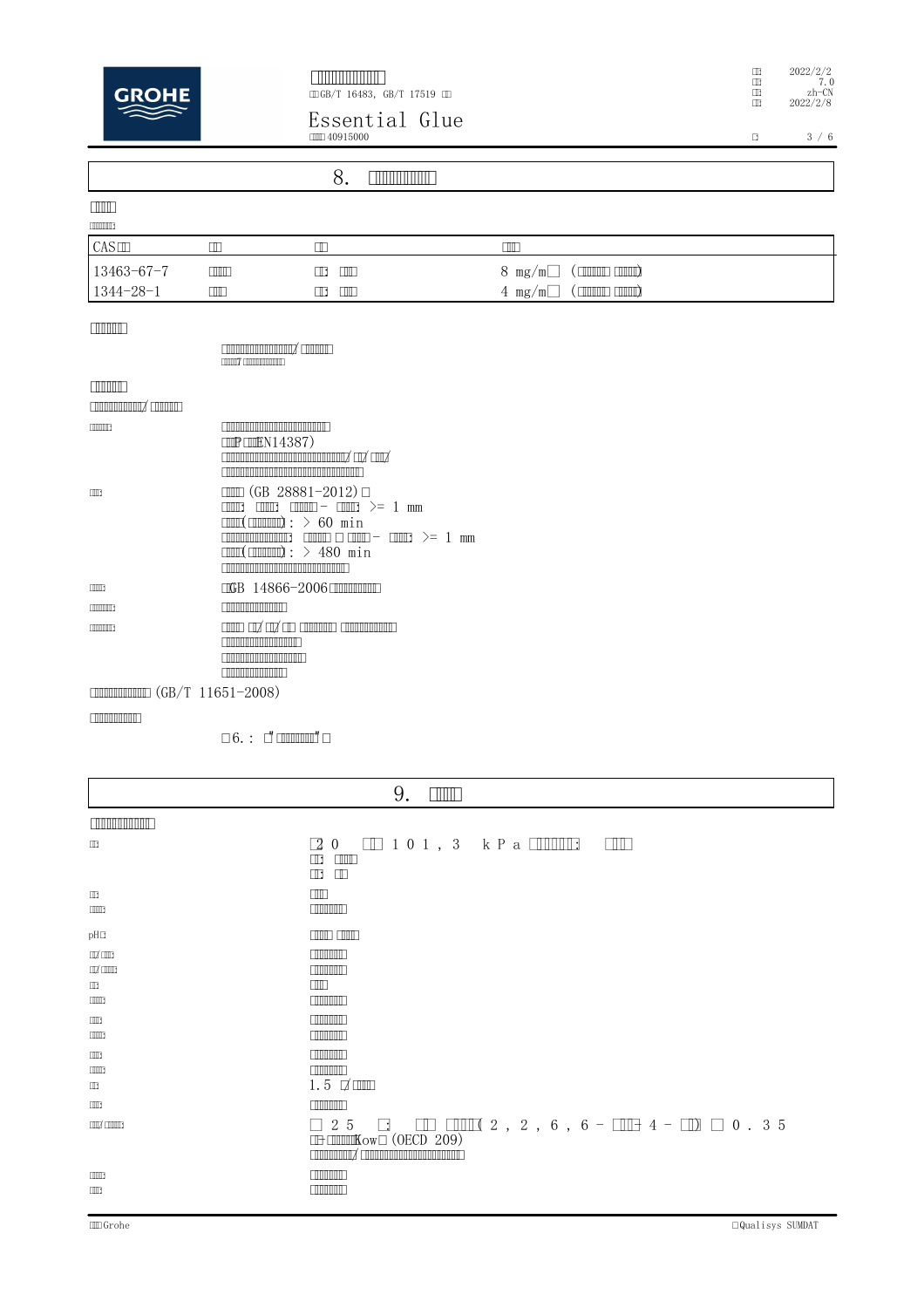

**THE BELLET AND LO** GB/T 16483, GB/T 17519

**Essential Glue**

mm 40915000

 $\begin{array}{cc}\n\Box & 2022/2/2 \\
\Box & 7.0 \\
\Box & \text{zh-CN}\n\end{array}$ : 2022/2/8

 $\Box$ <br/> $4 \not \quad 6$ 

 $\Box$ 

: 255000 mPa\*s

|                            | 10.<br><b>THULLIDE</b>           |
|----------------------------|----------------------------------|
| $\Box$                     |                                  |
| $\Box$                     | <b>COMMON DISPUTE</b>            |
| $\Box\Box\Box$             | $\Box$                           |
| <b>COORD 3</b>             | <u> Elimini ministrativ</u><br>M |
| <b>CONTINUES</b>           | <b>TIME THE T</b>                |
| <b>CONTINUES</b><br>$\Box$ | <b>TIME THE T</b>                |

## **11.**

 $\Box$ 

<u>ו התחתחתה החתחתה החתחתה החתחתה החתחתה המוצ</u>ב במוצר במוצר  $\begin{tabular}{ll} \hline \hline & \multicolumn{3}{l}{\textbf{min}} \end{tabular} \begin{tabular}{ll} \hline \multicolumn{3}{l}{\textbf{min}} \end{tabular} \begin{tabular}{ll} \hline \multicolumn{3}{l}{\textbf{min}} \end{tabular}$  $\frac{1}{2}$  > 5000 mg/kg  $\begin{tabular}{ll} \hline \hline \multicolumn{3}{l}{\textbf{min}} & \multicolumn{3}{l}{\textbf{min}} \\ \multicolumn{3}{l}{\textbf{min}} & \multicolumn{3}{l}{\textbf{min}} \\ \multicolumn{3}{l}{\textbf{min}} & \multicolumn{3}{l}{\textbf{min}} \\ \multicolumn{3}{l}{\textbf{min}} & \multicolumn{3}{l}{\textbf{min}} \\ \multicolumn{3}{l}{\textbf{min}} & \multicolumn{3}{l}{\textbf{min}} \\ \multicolumn{3}{l}{\textbf{min}} & \multicolumn{3}{l}{\textbf{min}} \\ \multicolumn{3}{l}{\textbf{min$  $\frac{1}{2}$  > 5000 mg/kg  $\begin{tabular}{ll} \hline \hline & \multicolumn{3}{l}{\textbf{min}} \ ( \textbf{m} ) : & \multicolumn{3}{l}{\textbf{min}} \end{tabular}$  $\frac{1}{\sqrt{2}}$  ( $\frac{1}{\sqrt{2}}$  ( $\frac{1}{\sqrt{2}}$ ): > 10 mg/L **ENTER** ENTITLE **CONOOL** CON CONTINUE **CONTECT CONTECT COOL** COOL /: **END** ENDE **FINITE**: FINITE : (): (): **EXPLANATION EXPLANATION**  $\Box\Box\Box(2, 2, 6, 6-\Box\Box+4-\Box) \Box$  $50\%$  CM cM  $\Box$  3,700 mg/kg  $50\%$  CHO CHO CHO 3, 170 mg/kg

## **12.**

 $\Box$ 

**EXECUTES CONTRACTES**  $\Box$  $\Box$  $\Box$  $(2, 2, 6, 6$ - $\Box$  $\Box$  $4$ - $\Box$ ) $\Box$  $\Box$  $50\%$  **1111**  $\Box$  4.4 mg/L/96h (OECD 203)  $\Box \Box \Box \Box$  $\overline{un}\$ (EC50) Daphnia magna  $\overline{un}\$  8.58 mg/L/48h (OECD 202)  $\Box$  $mmin(EC50)$  Pseudokirchneriella subcapitata $mm$  0.705 mg/L/72h (OECD 201)  $\Box$ EC10 Pseudokirchneriella subcapitata[IIII] 0.188 mg/L/72h (OECD 201) :  $\text{min}(EC50):$  > 100 mg/L/3h (OECD 209)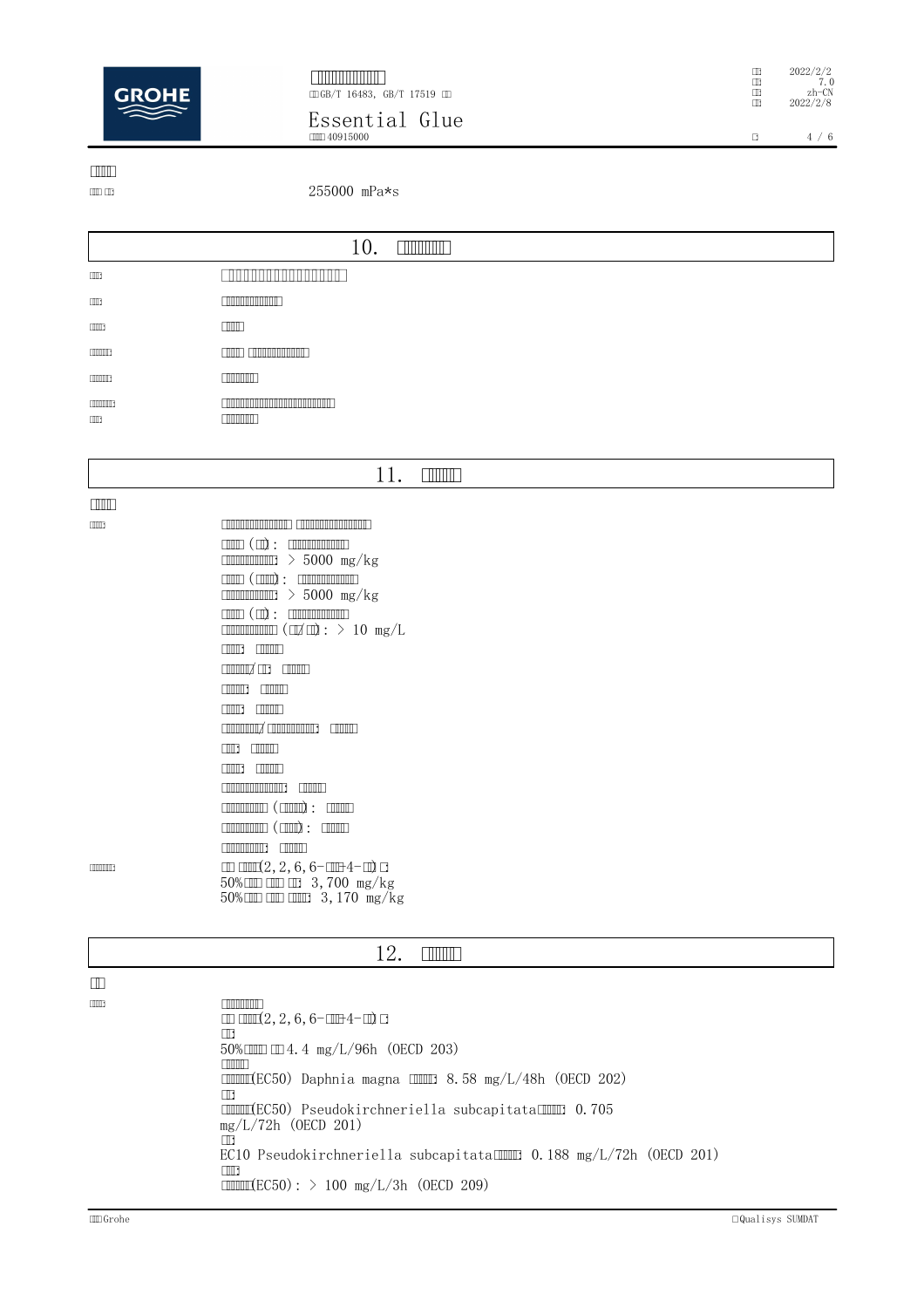| <b>GROHE</b>                                                                 | <b>ENIMINATION</b><br>CDGB/T 16483, GB/T 17519 CD<br>Essential Glue<br><b>COLO 40915000</b>                                                                                                                                                                                                                             | Ш<br>$\Box$<br>$\Box$<br>$\Box$<br>$\Box$ | 2022/2/2<br>7.0<br>$zh$ -CN<br>2022/2/8<br>5/6 |
|------------------------------------------------------------------------------|-------------------------------------------------------------------------------------------------------------------------------------------------------------------------------------------------------------------------------------------------------------------------------------------------------------------------|-------------------------------------------|------------------------------------------------|
| <b>TIMMIN</b><br>$\Box\Box\Box$                                              | $\boxed{\text{min}(2, 2, 6, 6-\text{min-4}-\text{min 24 % (OECD 301 B))},}$<br><b>COMMON DIRECT</b>                                                                                                                                                                                                                     |                                           |                                                |
| $\Box$                                                                       |                                                                                                                                                                                                                                                                                                                         |                                           |                                                |
| <b>THE REAL PROPERTY</b><br>$\Box\Box\Box$                                   | <u> Elizabeth Maria (1989) e seu a seu a freisin a seu a freisin a seu a freisin a freisin a freisin a freisin a </u>                                                                                                                                                                                                   |                                           |                                                |
|                                                                              | 13.<br><b>THULL</b>                                                                                                                                                                                                                                                                                                     |                                           |                                                |
| <b>COMMUNITY</b><br>$\Box$<br>$\hfill \Box$<br>$\hfill\Box$<br>$\hfill \Box$ | <u> Elizabeth Maria San Barbara (</u><br><b>CONTRACTOR</b> CONTRACTOR CONTRACTO<br><u>E anno ann an Dùbhlachd ann an Dùbhlachd ann an Dùbhlachd ann an Dùbhlachd ann an Dùbhlachd ann an Dùbhlachd ann an Dùbhlachd ann an Dùbhlachd ann an Dùbhlachd ann an Dùbhlachd ann an Dùbhlachd ann an Dùbhlachd ann an Dùb</u> |                                           |                                                |
|                                                                              | 14.<br><b>THULL</b>                                                                                                                                                                                                                                                                                                     |                                           |                                                |
| <b>COMMON CONCRETE ON THE STATE</b><br>ADR/RID, IMDG, IATA-DGR:              | $\Box$                                                                                                                                                                                                                                                                                                                  |                                           |                                                |
| $\Box$ (USA: DOT)                                                            |                                                                                                                                                                                                                                                                                                                         |                                           |                                                |
| <b>CONTINUES</b><br>$\mathbb{I}$ (IMDG)                                      | $\Box$                                                                                                                                                                                                                                                                                                                  |                                           |                                                |
| [1111111]<br>0000                                                            | $\Box$<br>$\Box$                                                                                                                                                                                                                                                                                                        |                                           |                                                |
| $\Box$ (IATA)                                                                | $\Box\Box$                                                                                                                                                                                                                                                                                                              |                                           |                                                |
| $\Box$                                                                       | <b>COMMON DIRECT</b>                                                                                                                                                                                                                                                                                                    |                                           |                                                |
|                                                                              | 15.<br>$\Box$                                                                                                                                                                                                                                                                                                           |                                           |                                                |

|                   | 15.<br><b>THILL</b>                                                                                                                                                                                                                                                                                                                                                   |
|-------------------|-----------------------------------------------------------------------------------------------------------------------------------------------------------------------------------------------------------------------------------------------------------------------------------------------------------------------------------------------------------------------|
|                   |                                                                                                                                                                                                                                                                                                                                                                       |
|                   | <b>COMMON DIRECT</b><br><b>CONTINUES</b><br>$\Box$<br><b>CONTINUES</b><br><b>CONTINUES</b><br>GB 18218(2018 (INTERNATIONAL<br><b>CONTINUORDINAL</b><br><b>CONTROLLED AND STATE</b><br><b>CONTINUOS DE LA CALIFACTIVA EL CALIFACTIVA EL CALIFACTIVA EL CALIFACTIVA EL CALIFACTIVA EL CALIFACTIVA EL CALI</b><br><b>CONTROL</b><br><b>CONTINUES</b><br><b>CONTINUES</b> |
| <u>רחחחחחחחחח</u> | <b>COMMUNITY</b>                                                                                                                                                                                                                                                                                                                                                      |
|                   |                                                                                                                                                                                                                                                                                                                                                                       |
|                   | $1 \subset$<br>$\Box$                                                                                                                                                                                                                                                                                                                                                 |

| <b>TIONICO</b> | $\text{min}(2, 2, 6, 6-\text{min-4}-\text{min})$ and 1%<br>Thinking the contribution of the contribution of the contribution of the contribution of the contribution of t |                        |
|----------------|---------------------------------------------------------------------------------------------------------------------------------------------------------------------------|------------------------|
| $\Box$ Grohe   |                                                                                                                                                                           | $\Box$ Qualisys SUMDAT |